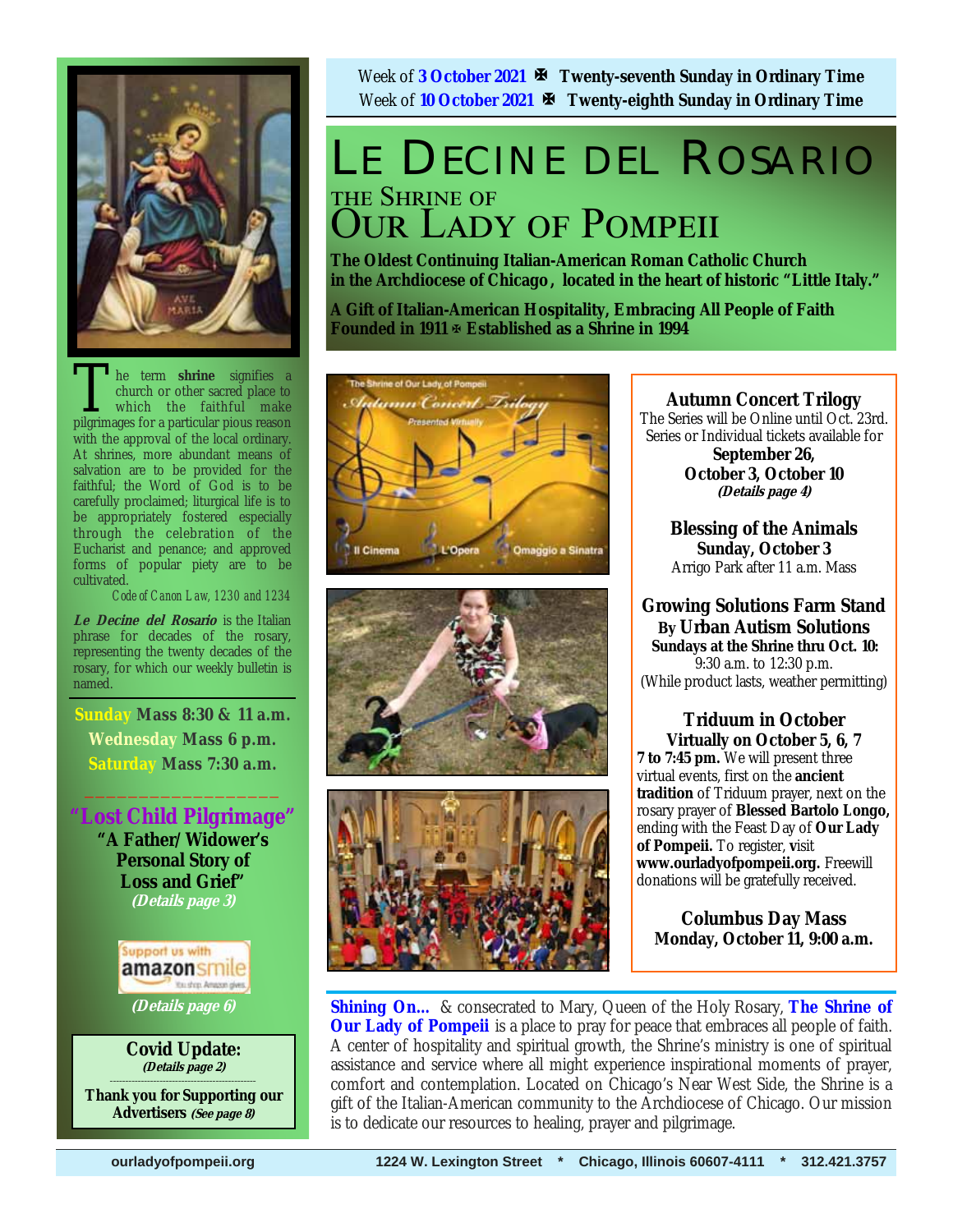#### A P l a c e t o P r a y f o r P e a c e… *where your heart always has a home!*

#### **READINGS FOR OCTOBER 3:** International Commission on English in the Liturgy Corporation. All rights reserved

**First Reading** - The man said, "This one is bone of my bones and flesh of my flesh; this one shall be called 'woman'" (Genesis 2:18-24).

**Psalm** - May the Lord bless us all the days of our lives (Psalm 128).

#### **READINGS FOR THE WEEK OF OCTOBER 3:**

| <b>Monday:</b>     | <b>Tuesday:</b>     | <b>Wednesday:</b>   |
|--------------------|---------------------|---------------------|
| Jon 1:1 - 2:2, 11: | Jon $3:1-10$ ;      | Jon 4:1-11:         |
| Jon $2:3-5.8$      | Ps 130:1b-4ab, 7-8; | Ps $86:3-6, 9-10$ ; |
| Lk 10:25-37        | Lk 10:38-42         | Lk 11:1-4           |

#### **READINGS FOF OCTOBER 10:**

**First Reading -** I pleaded, and the spirit of wisdom came to me. All good things together came to me in her company (Wisdom 7:7-11).

**Psalm** - Fill us with your love, O Lord, and we will sing for joy! (Psalm 90).

#### **READINGS FOR THE WEEK OF OCTOBER 10:**

| <b>Monday:</b> | Tuesday:        | <b>Wednesday:</b>    |   |
|----------------|-----------------|----------------------|---|
| Rom $1:1-7$ ;  | Rom $1:16-25$ ; | Rom $2:1-11$ ;       | Б |
| $Ps 98:1-4$    | $Ps$ 19:2-5:    | $Ps 62:2-3, 6-7, 9;$ |   |
| Lk 11:29-32    | Lk 11:37-41     | Lk 11:42-46          |   |

#### **MASS IN REMEMBRANCE FOR OCTOBER 10:**

| Amoroso Family<br>Philip Bartolotta<br>Gilda & Tommy Bartuch<br>Diana Bifero<br>Francesca Perillo Camelo<br>Cannizzaro Family<br>Romana & Angelo Caputo<br>Phyllis Marnell Coleman | Theresa Davis<br>Carmie (Shoes) De Laurentis<br>Joseph & Theresa Di Buono<br>Salvatore & Marie Di Buono<br>Toni & Jimmy Di Fiore<br>Autillia Di Nunzio<br>Nello, Marilyn &<br>Salvatore Ferrara | Felice La Greca<br>Clara Laino<br>Anthony La Mantia<br>Anthony & Antonette<br>"Babe" Lanzito<br>Midge & Patsy Mancini<br>Cynthia Marano<br>Matiasovic-Swiderg Family |
|------------------------------------------------------------------------------------------------------------------------------------------------------------------------------------|-------------------------------------------------------------------------------------------------------------------------------------------------------------------------------------------------|----------------------------------------------------------------------------------------------------------------------------------------------------------------------|
|                                                                                                                                                                                    |                                                                                                                                                                                                 |                                                                                                                                                                      |
|                                                                                                                                                                                    |                                                                                                                                                                                                 |                                                                                                                                                                      |
|                                                                                                                                                                                    |                                                                                                                                                                                                 |                                                                                                                                                                      |
| Deceased members of the                                                                                                                                                            | Donald F. Flynn                                                                                                                                                                                 | Amelia Mazzuca                                                                                                                                                       |
| Colosimo family                                                                                                                                                                    | Vincent Gemino                                                                                                                                                                                  | John & Amelia Mazzuca                                                                                                                                                |
| Ron Consalvo                                                                                                                                                                       | Les Gilsdorf                                                                                                                                                                                    | Liturri & Mirabelli Families                                                                                                                                         |
| Suzanne Dalesandro                                                                                                                                                                 | Angela Grespan                                                                                                                                                                                  | Jeanine Navigato                                                                                                                                                     |
| Oscar O. D'Angelo                                                                                                                                                                  | Sam, Rose & Clara Guardino                                                                                                                                                                      | Mr. & Mrs. Jack Panico                                                                                                                                               |
| Marie Davino                                                                                                                                                                       | Vito Guarino                                                                                                                                                                                    | Pistilli & Ciccia Families                                                                                                                                           |
|                                                                                                                                                                                    |                                                                                                                                                                                                 |                                                                                                                                                                      |

**SPEAKING OF GOD** Almost everything said of God is unworthy, for the very reason that it is capable of being said. ~ St. Gregory the Great

### **Covid-19 Masking Policy Update:**

The following message was sent by the **Archdiocese of Chicago**  on August 18, 2021, **effective Friday, August 20:** 

The message indicates… **"…** face coverings are required in all indoor public spaces for all people over the age of 2, regardless of vaccination status. Therefore, **masks are now required** 

**Second Reading** - He who consecrates and those who are being consecrated all have one origin (Hebrews 2:9-11).

The English translation of the Psalm Responses from the *Lectionary for Mass* © 1969, 1981, 1997,

**Gospel** - Whoever does not accept the kingdom of God like a child shall not enter it (Mark 10:2-16 [2-12]).

| Thursday:     |  |
|---------------|--|
| Mal 3:13-20b; |  |
| Ps 1:1-4, 6;  |  |
| Lk 11:5-13    |  |
|               |  |

**Friday:**  Jl 1:13-15; 2:1-2; Ps 9:2-3, 6, 16, 8-9; Ps 97:1-2, 5-6, Lk 11:15-26

**Saturday:**  Jl 4:12-21; 11-12;<br>Lk 11:27-28

**Second Reading** - Indeed the word of God is living and effective (Hebrews 4:12-13).

**Gospel** - It is easier for a camel to pass through the eye of a needle than for one who is rich to enter the kingdom of God (Mark 10:17-30 [17-27]).

| Frida      |
|------------|
| <b>Rom</b> |
| Ps 32      |
| Lk 12      |
|            |

ay:  $4:1-8;$  $2:1b-2, 5, 11;$  $2.1 - 7$ 

**Saturday:** Rom 4:13, 16-18; Ps 105:6-9, 42-43; Lk  $12.8 - 12$ 

| elice La Greca       | Ernesto Ponticiello       |
|----------------------|---------------------------|
| Clara Laino          | Provenzano Family         |
| hony La Mantia       | Frank Rappa               |
| ony & Antonette      | Concetta Rocca            |
| 3abe" Lanzito        | Bernard & Dorcas Roman    |
| e & Patsy Mancini    | Laura Roman               |
| ⁄nthia Marano        | Serritella Family         |
| vic-Swiderg Family   | Aunt Slavica              |
| nelia Mazzuca        | Rudolph "Rudy" Tarantino  |
| & Amelia Mazzuca     | Jimmy Tavolino Jr.        |
| & Mirabelli Families | Donald, Frances & Michael |
| ınine Navigato       | Jesse Van Camp            |
| Mrs. Jack Panico     | Anselmo & Francisca Zuno  |
| & Ciccia Families    |                           |
|                      |                           |

**indoors** for all clergy, staff, volunteers and parishioners inside archdiocesan facilities in the City of Chicago, **including Masses, liturgies and all activities/events within our parishes."** 

Visit **ourladyofpompeii.org** for the entire message. **Masks will be available at the Shrine for self service.**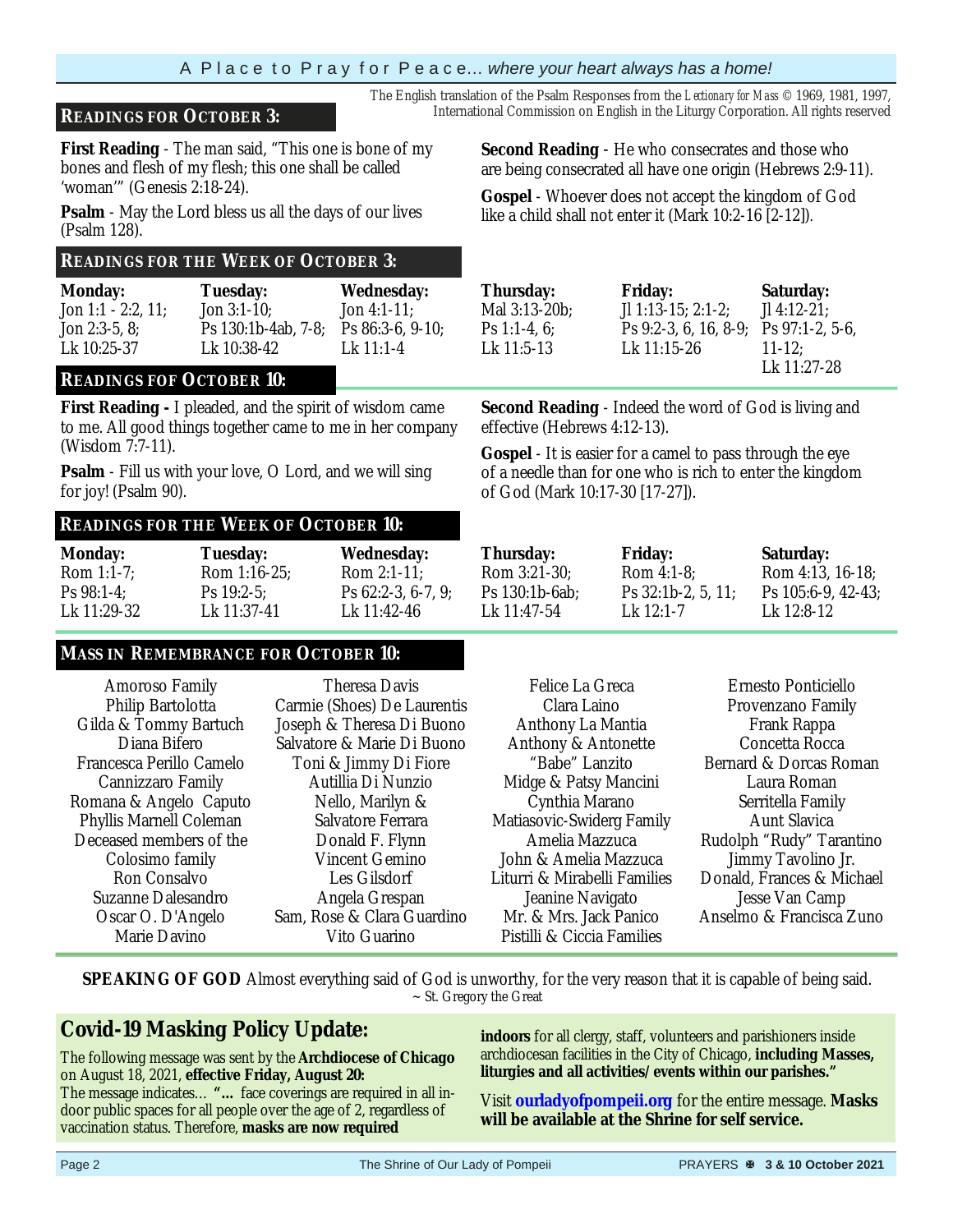*All Deceased Members from the Old Neighborhood All the Deceased Members* 

*of the Pompeii Auxiliary*  Isabelle Albanese Richard Albanese Ignacio Ambubuyog John & Lena Arpino Mary Bartucci Gilda Bartuch James V. Battaglia Battaglia Family Louis & William Biegler & Family Antonio Bifero Anna & Bruno Bracco Vito Brunetti Camelia Bufalino Italia Nella Calabria Italo & Isabella Calabria Calabria Family Gemma Candreva Argondizzo Paul Capuano Vittoria Cesario Cesario Family Celestino & Saletta Chiordi Robert S. Clementi Phyllis Coleman Robert J. Colosimo Magdalena Concepcion Theresa Confessore Paul Corso Vera Concetta Cullen Marian & Robert Cunov Joseph J. Dalesandro

Suzanne Dalesandro Dalesandro & Inedino Families Oscar O. D'Angelo Danza & Messina Family Giovanna D'Arrigo Marie Davino Ralph Robert Davino Robert Anthony Davino Carmen "Shoes" De Laurentis Joseph & Theresa Di Buono Salvatore & Marie Di Buono Rose Di Buono Alesia Anthony & Margaret Di Fiore Antoinette "Toni" Di Fiore Di Lorenzo Family Dominic Di Frisco Autilia Di Nunzio Anthony M. Discepolo, Sr. La Verne Dondlinger Jill Epsteen Nicole M. Falbo Nello & Marilyn Ferrara Salvatore Ferrara The Fiore Family Alex & Mary Fosco Mary Aragosa Fragomeni Joseph Gambino Lucien Gambino Vivian Gambino Joseph L. Gambino, Jr. Garramone Family Vincent Gemino

Jonathan Gouoitis Joanne Grant Angela & Mario Grespan Richard Grieco Clara Guardino Sam & Rose Guardino Mary Impasto Peter B. Impasto Tony Izzi Walter & Stella Jagielnik Anna Marie Jenero Dr. Julio Jimenez Clara Laino Dominic "Lee" Laino Leonard Laino Louis & Josephine Laino Rafael L. Lamasan Anthony & Antonette "Babe" Lanzito Joseph & Tomasina Lanzito & Family Alba LoVerde Wright Edith Luciani Kenneth M. Maslak Annette Mategrano Dave Mc Carty Ted P. Milos Terry Milos Vincenzzo Morici Mosillami Family Nocerino Family Marie Palello Diane Panico Nancy Panico Nick & Filomena Panico Louis Panico, Jr. Mary Parenti

Francesca Perillo Camelo Rose Periziani Samuel "Blackie" Pesoli Eleanor & Guy Poderino Tom Priley Leonard Rago Balthasar & Sarafina Rappa Frank Rappa Raso Family Elisabetta Raspa Saverio L. Raspa Louis Reda Hugh William Ridgeford Rinella & Capone Families Louis Roberts Theresa Roberts Ben & Dorcas Roman Lawrence & Angie Rosone Joseph Russo Lena & Louis Scannicchio Joseph Scarpaci *St. Elena Society Members*  James & Phyllis Stafford Jennie Mae & Edward Strama Tancredi Family Angela & Rudy Tarantino James Tavolino, Jr. Marie Tebbano Tom & Irene Tobin Frank Trotti Agatha Tunzi Donald & Frances Van Camp John Van Weir Bernadette Worobey

### **21st annual LOST CHILD PILGRIMAGE (in person) Saturday, October 23**

9 a.m. – 12 p.m.

**Are you, or is Someone You know Grieving the Death of a Child?** 

**A Father/Widower's Personal Story of Loss and Grief Speaker: Brian Roman, PhD** Before adopting their son, Joseph, from Kazakhstan, Brian and his wife Laura suffered multiple in utero losses. His wife Laura was diagnosed with brain cancer following the last loss and Laura died in 2018. Brian and Laura presented as a couple at one of the first "Lost Child" pilgrimages. Brian will share their story of child loss, especially as a man/husband, as well as some

### **We invite men and women who have lost a child to explore the sacred journey of loss, healing and hope.**

 **The Shrine of Our Lady of Pompeii** *stands with and for men and women who carry the burden of grieving the death of a child. We of Mary's House open our doors and our hearts to you, standing with you, for Mary's Bethlehem joy was Mary's Calvary vigil of sorrow as well. We have faith in the power of prayer to heal the soul and faith in the comfort and support of a community coming together in solidarity.* 

family insight about the loss of Laura as a daughter and sister.

**PROGRAM:** Welcoming Remarks, Prayer of Lamentation, Speaker Presentation, 4 Facilitated Breakout Sessions & Prayer of Hope. **Freewill Donations welcome. Visit website for full details.** 

**Register here: www.ourladyofpompeii.org** or call **312.421.3757.** 

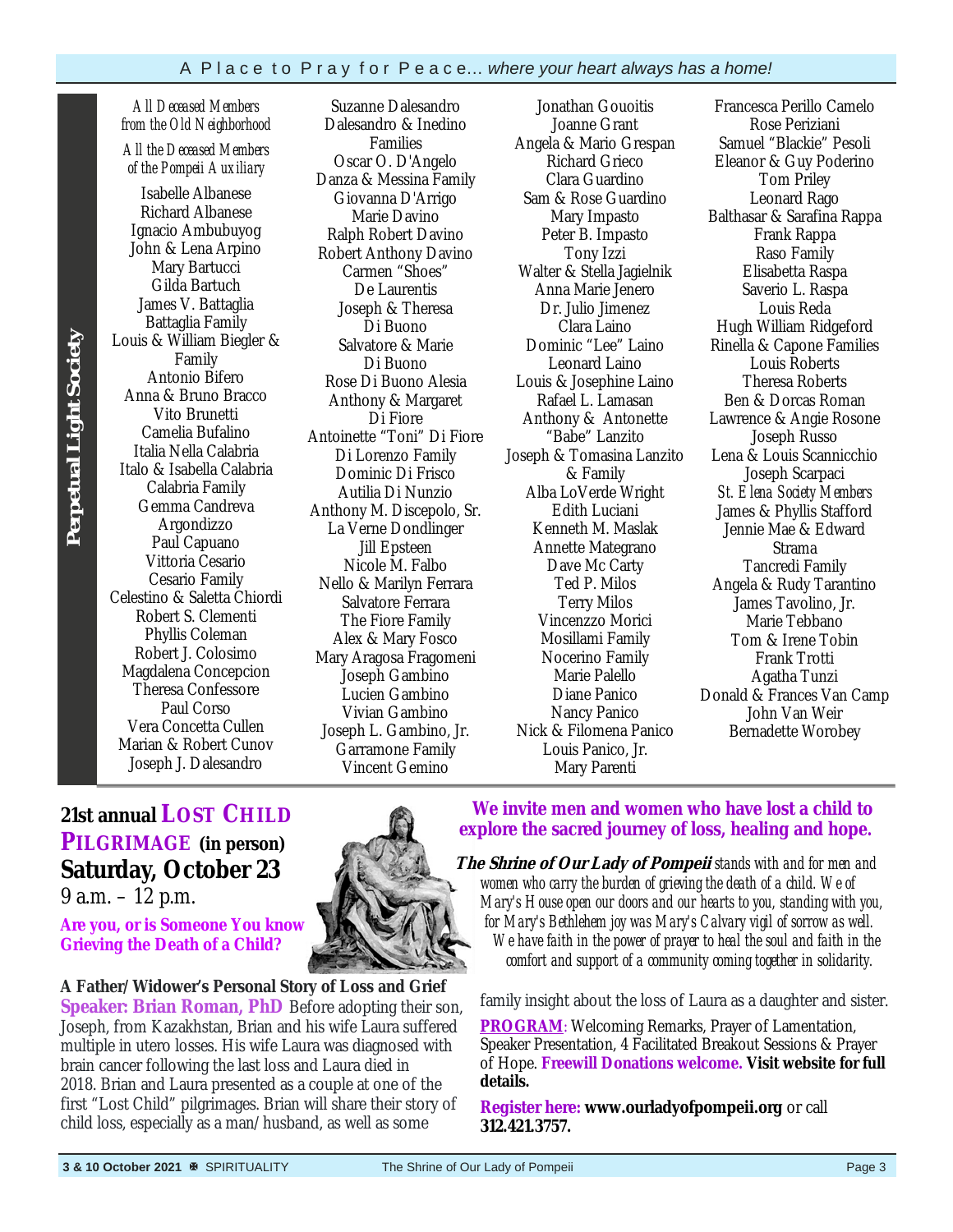

# *Autumn Concert Trilogy presented virtually*

 **"Il Cinema" – Now available On Demand** through **October 23.**  In this concert, conductor/arranger Paul French and the Shrine Ensemble pay homage to two of the musical greats of Italian cinema, **Ennio Marricone** and **Nino Rota.** 

"L'Opera" - Sunday, October 3 - Concert Link goes Live at 7 p.m. A performance by members of the **Chicago Lyric Opera**. This program consists of Italian opera songs starting with a rousing number by Luigi Denza, "Finiculi, Fanicula."

**"Omaggio a Sinatra" – Sunday, October 10 -** Concert Link goes Live at **7 p.m.**  Sinatra favorites performed by **Paul Marinaro** and the **Metropolitan Jazz Quartet.**

View "Il Cinema" on demand. **You can still purchase the Series or Individual Tickets.** The Trilogy will be live for viewing 24/7 until Saturday, October 23rd!

**REGISTER** online: **ourladyofpompeii.org** *or* Call **312.421.3757** for **1, 2 or all 3 concerts. IMPORTANT! Concert LINK** and instructions to the **virtual program**  will be sent **the day before the concert,** via the **Email Address you provide.** 

| When placing your order, please select your <b>preferred</b><br>package:<br>#1 Purchase the 3 Concerts \$200.00 $\circ$ \$<br>#2 Purchase each Concert individually, \$75.00 each.<br>Sunday, Oct. 10 "Omaggio a Sinatra" O \$<br>*** We will SEND YOUR LINK to the EMAIL<br><b>PROVIDED - PLEASE PRINT CLEARLY! ***</b> |                                                                                                                                                                                                                                               | V/MC:<br>$\textit{Expir:}\_\_\_\_\_\_$ $\textit{CVV:}\_\_\_\_\_\_\_\_$                                                                                                                                                                            |                                                                                                                                                                                                                                                                                                 |  |  |  |
|--------------------------------------------------------------------------------------------------------------------------------------------------------------------------------------------------------------------------------------------------------------------------------------------------------------------------|-----------------------------------------------------------------------------------------------------------------------------------------------------------------------------------------------------------------------------------------------|---------------------------------------------------------------------------------------------------------------------------------------------------------------------------------------------------------------------------------------------------|-------------------------------------------------------------------------------------------------------------------------------------------------------------------------------------------------------------------------------------------------------------------------------------------------|--|--|--|
| PRAYERFUL INTENTIONS FOR OCTOBER 10:<br>Special Intentions of<br><b>Baroud Family</b><br>Esther Bartolatta<br>Peachie Basile<br>Rachel Bishop<br>Debbi Brunetti<br>Eleanore Camardo<br>Capitanini Family/<br>Italian Village<br>Capuano Family<br>Mrs. Linda Caputo<br>Bea Cunningham<br><b>Barry Dalesandro</b>         | Annamarie Di Buono<br>Fr. Dan Fallon<br>Anthony, Lucy & Josephine<br>Fiore<br>Norine Forbes<br>Fr. Mike Gabriel<br>Joan Galullo<br>Marge Gamble<br>Josefa Antelma Garcia<br>de Villareal<br>Cecylia Gasienica<br>Colleen Grant<br>Craig Grant | Eileen Knight<br>Cathy La Rocco<br>Denna Laing<br>Carl Liture<br>Niece of Molly &<br>Leonard Lobo<br>Paul Lutton<br>Grace Macaluso<br>Marco<br>Ken Mercury<br>Amber Miller<br>Cheryl Mitricic<br>Andy Montano<br>Carmella Morris<br>Sam Mosillami | Mase & Laverne Narcissi<br>Albertina Novotny<br>Phyllis Reda<br>Lou Ann Riedel<br>Denise Rodriguez<br>John Savino<br>Barbara Schifler<br>Nancy Screiber<br>Jeannine Valentino<br>Renée Van Camp<br>Leonarda Vaniglia<br>Jamie & Nicholas Vayda<br>Tango Vera<br>Alice Weiner<br>Cpt. David Weir |  |  |  |

**PLEASE NOTE: Names submitted for PRAYERFUL INTENTIONS** will remain listed for 4 weeks (2 issues). Please contact the office to submit your request. Thank you!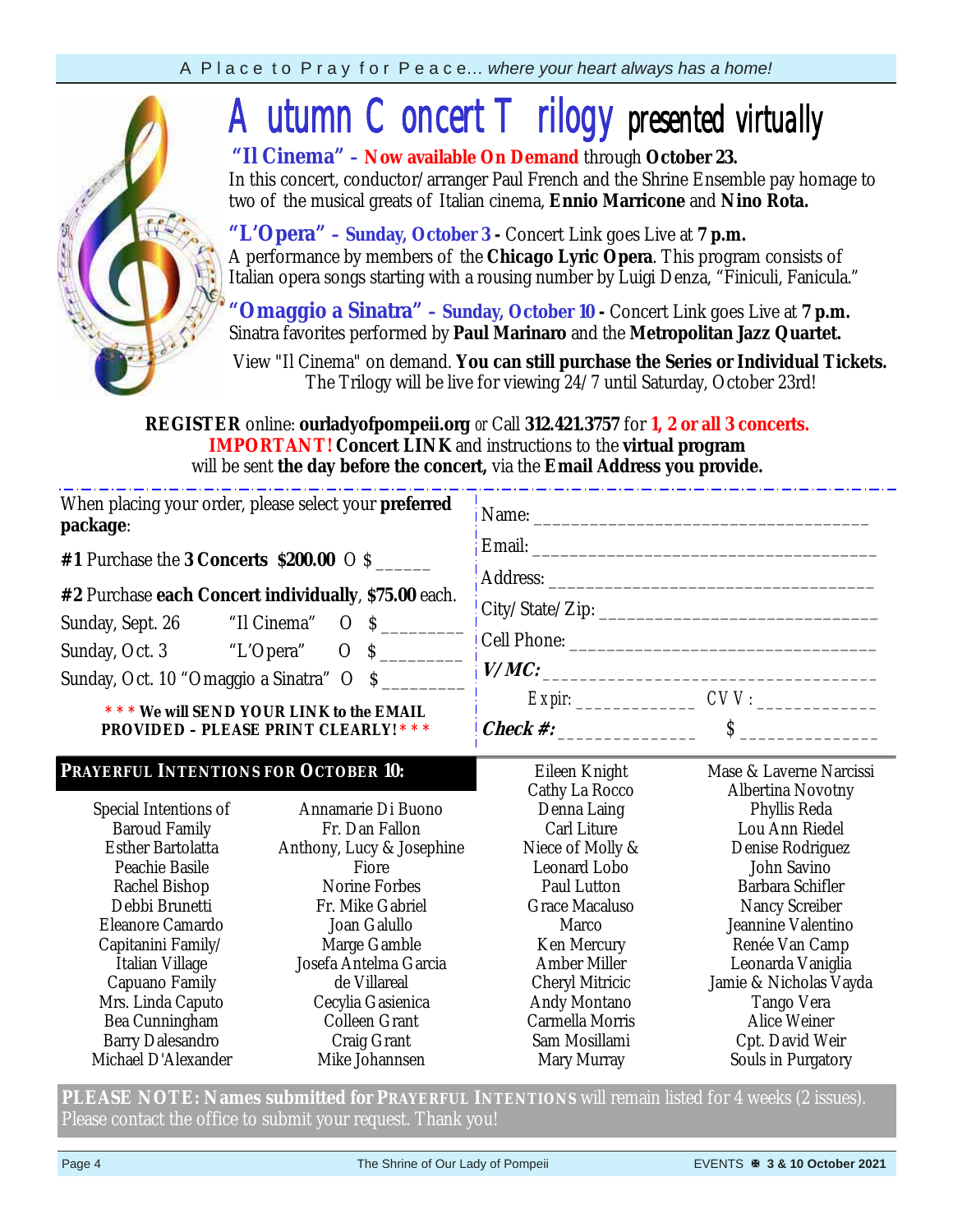### $\overline{\mathcal{C}}$ **Phase 6.**

**GIFT** a Loved One this Season of Sun & Celebration!



# A Unique, One-of-a-Kind Gift!

# **Engraved Memorial Pavers**

The Puccini Family POLAREHORATING.COM

Each 4"x8" brick costs \$250.00, customizable with up to 3 lines with 20 spaces each.

#### unreadable info **provided** information

| Name:                                                                                   | <b>Contract Contract</b>                                                                                                                                                                                                                                                                     |                                                                                                                                                                                                                                |
|-----------------------------------------------------------------------------------------|----------------------------------------------------------------------------------------------------------------------------------------------------------------------------------------------------------------------------------------------------------------------------------------------|--------------------------------------------------------------------------------------------------------------------------------------------------------------------------------------------------------------------------------|
| the property of the company of the company of the company of the company of<br>Address: | and the second contract of the second contract of the second contract of the second contract of the second contract of the second contract of the second contract of the second contract of the second contract of the second<br>and the company of the company<br>and the second control of | the property of the control of the control of the control of the control of the control of the control of the control of the control of the control of the control of the control of the control of the control of the control |
| and the company's property of the<br>Cell Phone:                                        | and the state of the control of the control of the control of the control of the control of the control of the<br><b>The Common Common</b><br>_____<br>Home Phone:                                                                                                                           | and the property of the con-                                                                                                                                                                                                   |

Brick Size 4"x8" - PLEASE ENTER YOUR TEXT IN THE TABLE BELOW: Please PRINT Clearly and Legibly to avoid errors...



|        |   |   | 4 |   |   |                     |   |   |   |   |           |              |   |   |   | 18 |   | 20 |
|--------|---|---|---|---|---|---------------------|---|---|---|---|-----------|--------------|---|---|---|----|---|----|
| Line 1 | 0 |   | S | P |   | C<br>◡              | E | S |   | м |           | $\checkmark$ | м | υ | м |    |   |    |
| Line 2 | н | Α | R | A | ◡ |                     | E | R | S |   | o         | N            | Ε |   |   | н  |   |    |
| Line 3 |   | N | E |   | o | <b>COLLANS</b><br>N |   | А |   | 4 | $\lambda$ | 8            | В | R |   |    | Κ |    |





Each 4" x 8" paver costs \$250.00. Please use the form above and proof your information, as inaccurate or unreadable info provided by you, will result in an additional \$100.00 charge to replace the paver.

Please complete One Form per Brick.

Make checks payable to "The Shrine of Our Lady of Pompeii" and submit forms and checks to Marcia Piemonte. Questions? mlp@ourladyofpompeii.org or 312.421.3757, x310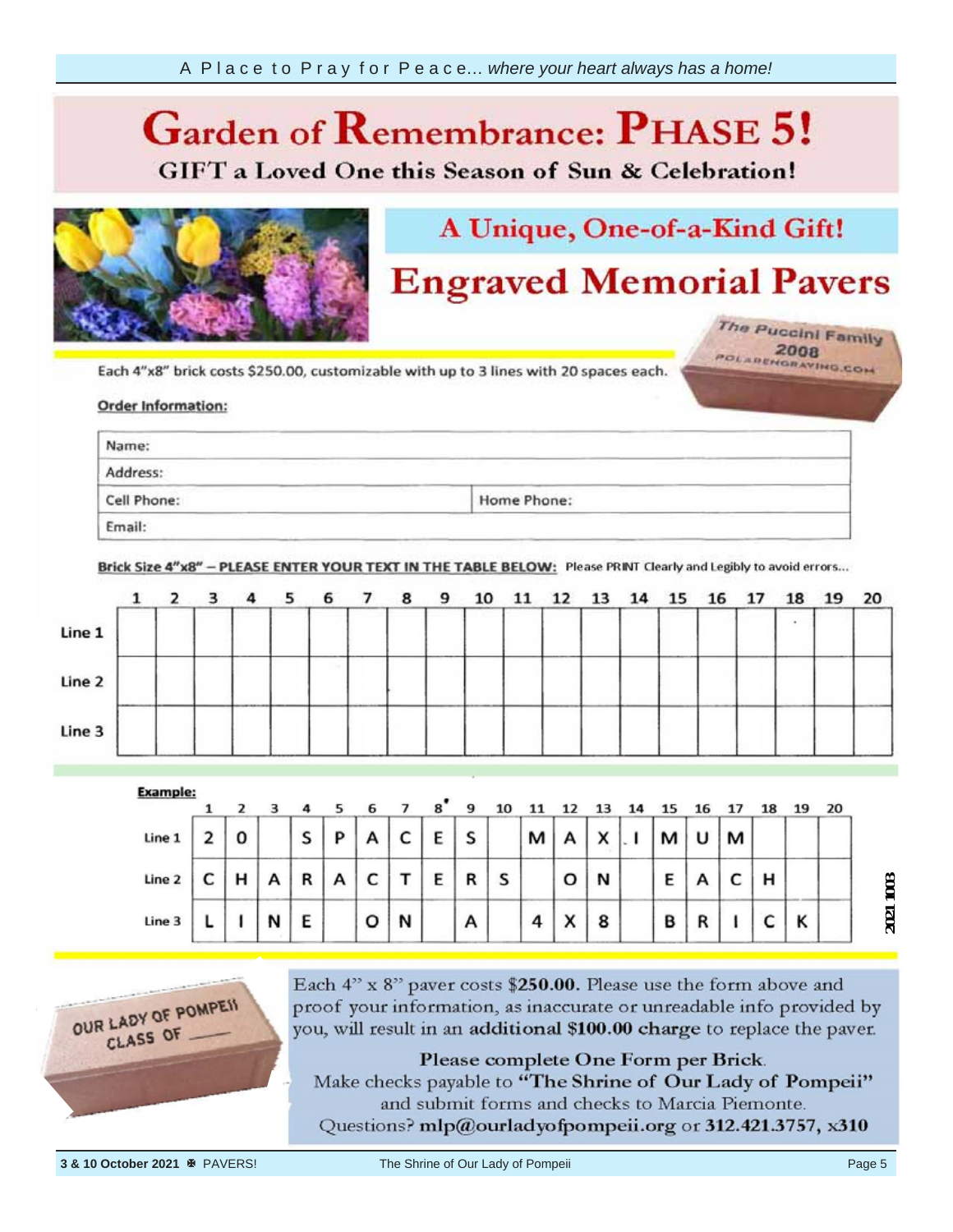**Twenty-seventh Sunday in Ordinary Time October 3, 2021** 

**Twenty-eight Sunday in Ordinary Time October 10, 2021**

Let the children come to me; do not prevent them, for the kingdom of God belongs to such as these. *~ Mark 10:14* 

The word of God is living and effective, sharper than any two-edged sword. *~ Hebrews 4:12a*



**Has your Contact Information (Address, Email, Phone) Changed?**

Please let us know! **312.421.3757**  or **mps@ourladyofpompeii.org**.

### **JOIN UP at the SHRINE Shrine Auxiliary meeting Oct. 3, 10 a.m.**

We look forward to seeing our **Beloved Regulars** & welcoming **New Men & Women**  who would like to check us out!

**ShrineAuxiliary@gmail.com** 



### **SHOPPING…**

Perhaps **you shop via Amazon…** did you know you can **support the Shrine**  as an Amazon Smile Charity at **no cost to you?** 

**Use the Link below to participate,** share with family, friends and co-workers. We can benefit thru your purchases **24/7/365!**

https://smile.amazon.com/ch/36-2170896



### **Feeding God's Holy Family returns Sunday, October 10 Here are just a few ideas...**

*(Please check food expiration dates)* 

### **SHOPPING LIST**

Low sugar cereal, regular cereal, Low salt & regular canned vegetables, Canned soup, Crackers (Saltines, wheat, etc), Rice, Pasta, Pasta sauce, Canned tomatoes, Canned tomato paste, Canned fruit, Boxed instant potatoes, Macaroni & Cheese, Canned Chicken, Turkey, Tuna, Juice (small cans or individual boxes), Chocolate, Hard candy (sugar free & reg),

Oatmeal (instant & regular), Pudding, Apple Sauce, Chunky or Creamy peanut butter, Fruit Cocktail, Jello, cookies, trail mix, chips, nuts, or granola bars.

**Thank You!**



### Shrine Logistics:

**DAILY MASS:** around the corner at **Our Lady of the Holy Family**, 1335 W. Harrison St., Chicago. 312.243.7400.

**OLHFParish@archchicago.org** for weekly schedule and updates.

**DAILY MASS & CONFESSION TIMES: St. John Paul II Newman Center at UIC,** 700 S. Morgan Street, Chicago, 312.226.1880. **Mass Times:** Su 11 a.m; M - F: 12:05 p.m.; **Confessions:** By Appointment: **JP2NEWMAN@GMAIL.COM**

**WASHROOMS** next door, downstairs in Shrine Hall.

**PLEASE REMEMBER The Shrine of Our Lady of Pompeii**  in your **will**. Contact **Mary Beth Howard 312.421.3757, ext. 319** or mbhoward@ourladyofpompeii.org. **Thank you!**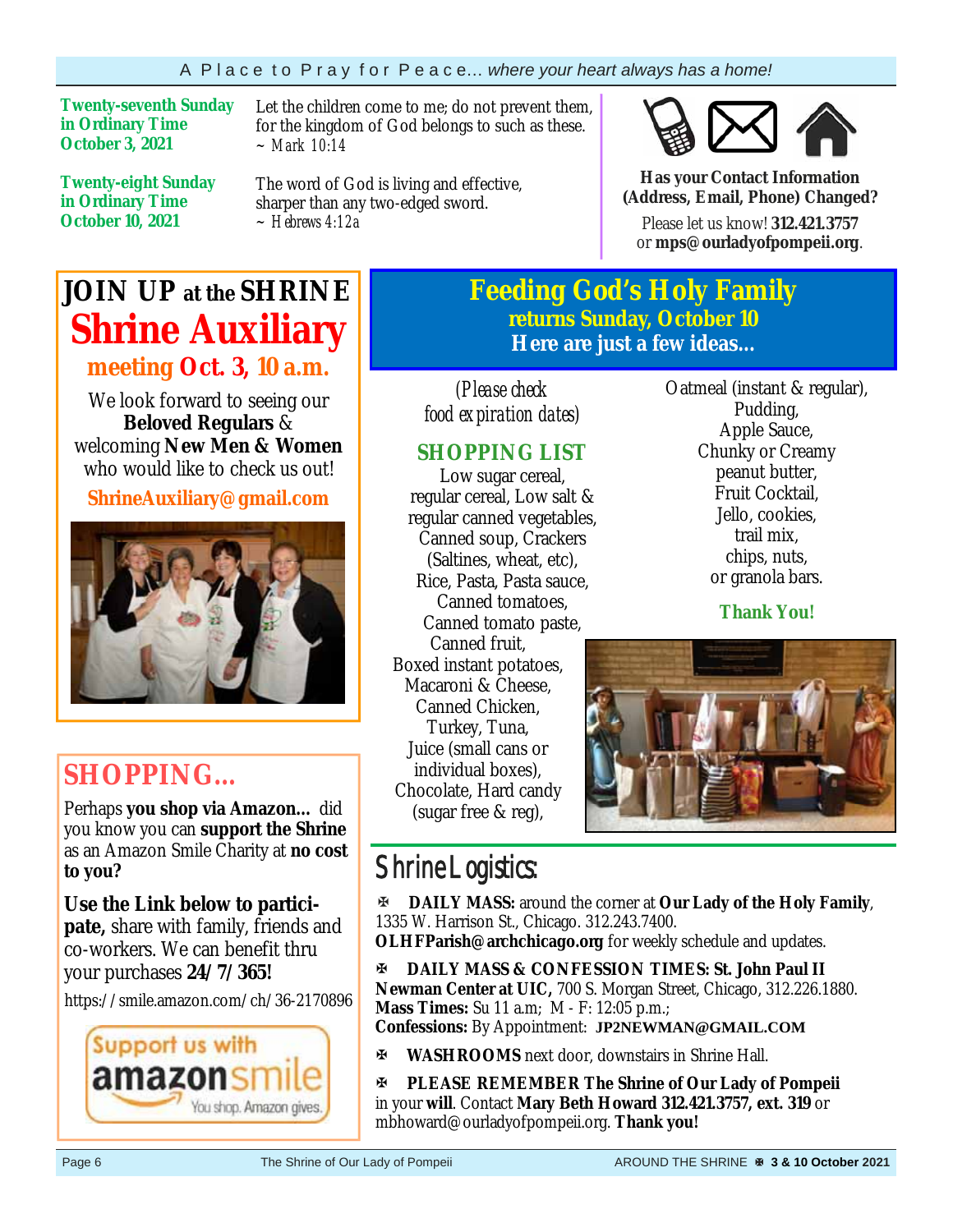# **Shrine Directory** Schedule of Services,

### **Weekday Masses:**

 6:00 p.m. **Wednesday evenings** 7:30 a.m. **Saturday mornings**

**Sunday Eucharistic Liturgies:** 8:30 a.m. & 11 a.m.

**Padre Pio Prayer Cenacle** 6 p.m. **1st & 3rd Wed.** of month

**Anointing of the Sick:** temporarily suspended due to the coronavirus.

### **Shrine Auxiliary Meetings: Sunday, October 3**

**Join Us,** 10 a.m. in the Shrine Hall, **shrineauxiliary@gmail.com** 

### Shrine Staff:

| Rev. Richard N. Fragomeni, PhD                                                               |          |
|----------------------------------------------------------------------------------------------|----------|
| Rector                                                                                       | ext. 317 |
| <b>Mary Beth Howard</b><br><b>Business Manager</b><br>mbhoward@ourladyofpompeii.org ext. 319 |          |
| <b>Marcia Piemonte</b><br>Director of Development/Special Events<br>mlp@ourladyofpompeii.org | ext.310  |

**Programs and Groups**

**OLP Alumni & Friends:**  Join us!! **gracedv@aol.com Volunteers always welcome** at the Shrine, call **312.421.3757.** Join us!!

**Shrine LITURGICAL MINISTRY VOLUNTEER** Forms are located on tables at the back of the church.



| <b>Director of Pilgrimage Ministry</b>                                          | ext. 306 |
|---------------------------------------------------------------------------------|----------|
| <b>Mary Shimandle</b><br>Communications Coordinator<br>mps@ourladyofpompeii.org | ext. 323 |
| J. Carl Wachsmann. M.A.<br>Pastoral Associate<br>carl@ourladyofpompeii.org      | ext. 315 |
| Archives/Sacramental Records<br>records@ourladyofpompeii.org                    | ext. 303 |

### Schedule of Presiders through Sunday, October 17:

| $6:00 \text{ pm}$<br>❖<br>$7:30$ am<br>❖<br>8:30 & 11:00 am<br>❖<br>6:00 p.m.<br>❖<br>$7:30$ a.m.<br>❖<br>8:30 & 11:00 am<br>❖ | Wednesday, October 6:<br>Saturday, October 9:<br>Sunday, October 10:<br>Wednesday, October 13:<br>Saturday, October 16:<br>Sunday, October 17: | Tverdek<br>Tverdek<br>Fragomeni<br>Fragomeni<br>Fragomeni<br>Tverdek                      |
|--------------------------------------------------------------------------------------------------------------------------------|------------------------------------------------------------------------------------------------------------------------------------------------|-------------------------------------------------------------------------------------------|
| Executive/Financial<br>Council:                                                                                                | John Calfa<br>Velda Davino<br>Tracey Di Buono<br>Lissa Druss<br>Mario Leggero                                                                  | Andrew Lisowski<br>Tomasina Perry<br><b>Brian Roman</b><br>Dave Van Camp                  |
| <b>Commissions:</b><br><b>Engagement:</b><br>Cindy Conrath<br>Daniel Conrath                                                   | Lissa E. Druss, Cav. OSRI<br>Marcia Piemonte<br>Jaclyn Puccini<br>Jim Puccini<br>Joyce Puccini                                                 | Liturgical:<br>Dan Overstreet<br><b>Julie Priest</b><br>Josephine Rizzo<br>Carl Wachsmann |

# Stewardship Report

**FINANCIAL REPORT FISCAL YEAR (2021-2022)** 

**YTD thru September 26, 2021**  Operating Collection Budgeted \$ 43,333 Operating Collection Received \$ 41,044\* YTD Difference  $\qquad \qquad$  \$ (2,289)

| $\bullet$ | <b>Source of Support</b> |            |
|-----------|--------------------------|------------|
|           | <b>Masses</b>            | $S$ 29.774 |
|           | Give Central             | \$11.270   |
|           |                          |            |

**To Donate** your **Sunday Offering Online:** 

**\*** go to **www.GiveCentral.org,** Shrine of Our Lady of Pompeii *or* 

#### **\* TEXT "Sunday"** to **312.553.0753 for ELECTRONIC GIVING** \_\_\_\_\_\_\_\_\_\_\_\_\_\_\_\_\_\_\_\_\_\_\_\_\_\_\_\_\_\_\_\_\_

**THANK YOU** for your thoughtful generosity & ALL you do to keep us going! \_\_\_\_\_\_\_\_\_\_\_\_\_\_\_\_\_\_\_\_\_\_\_\_\_\_\_\_\_\_\_\_\_

#### **The Shrine** is **not subsidized** by the **Archdiocese of Chicago** and **relies solely on your continued generosity.**

We know that you cannot always worship with us. Your *Sunday Giving* underwrites every annual operating expense and we appreciate your kindness in this regard.

### **SAINTS & SPECIAL OBSERVANCES**

### **Week of October 3:**

| Sunday:                            | Respect Life Sunday              |  |  |  |
|------------------------------------|----------------------------------|--|--|--|
| <b>Monday:</b>                     | St. Francis of Assisi            |  |  |  |
| <b>Tuesday:</b>                    | <b>Bl. Francis Xavier Seelos</b> |  |  |  |
| Wednesday: St. Bruno;              |                                  |  |  |  |
| <b>Blessed Marie-Rose Durocher</b> |                                  |  |  |  |
| Thursday:                          | Our Lady of the Rosary           |  |  |  |
| Saturday:                          | St. Denis and Companions;        |  |  |  |
|                                    | St. John Leonardi;               |  |  |  |
|                                    | <b>Blessed Virgin Mary</b>       |  |  |  |
| Wall - CO - 1 - 1 - 10 -           |                                  |  |  |  |

### **Week of October 10:**

| <b>Monday:</b> | St. John XXIII;             |
|----------------|-----------------------------|
|                | Columbus Day                |
| Thursday:      | St. Callistus I             |
| <b>Friday:</b> | St. Teresa of Jesus;        |
|                | National Boss's Day         |
| Saturday:      | St. Hedwig;                 |
|                | St. Margaret Mary           |
|                | Alacoque;                   |
|                | <b>Blessed Virgin Mary;</b> |
|                | Sweetest Day                |
|                |                             |